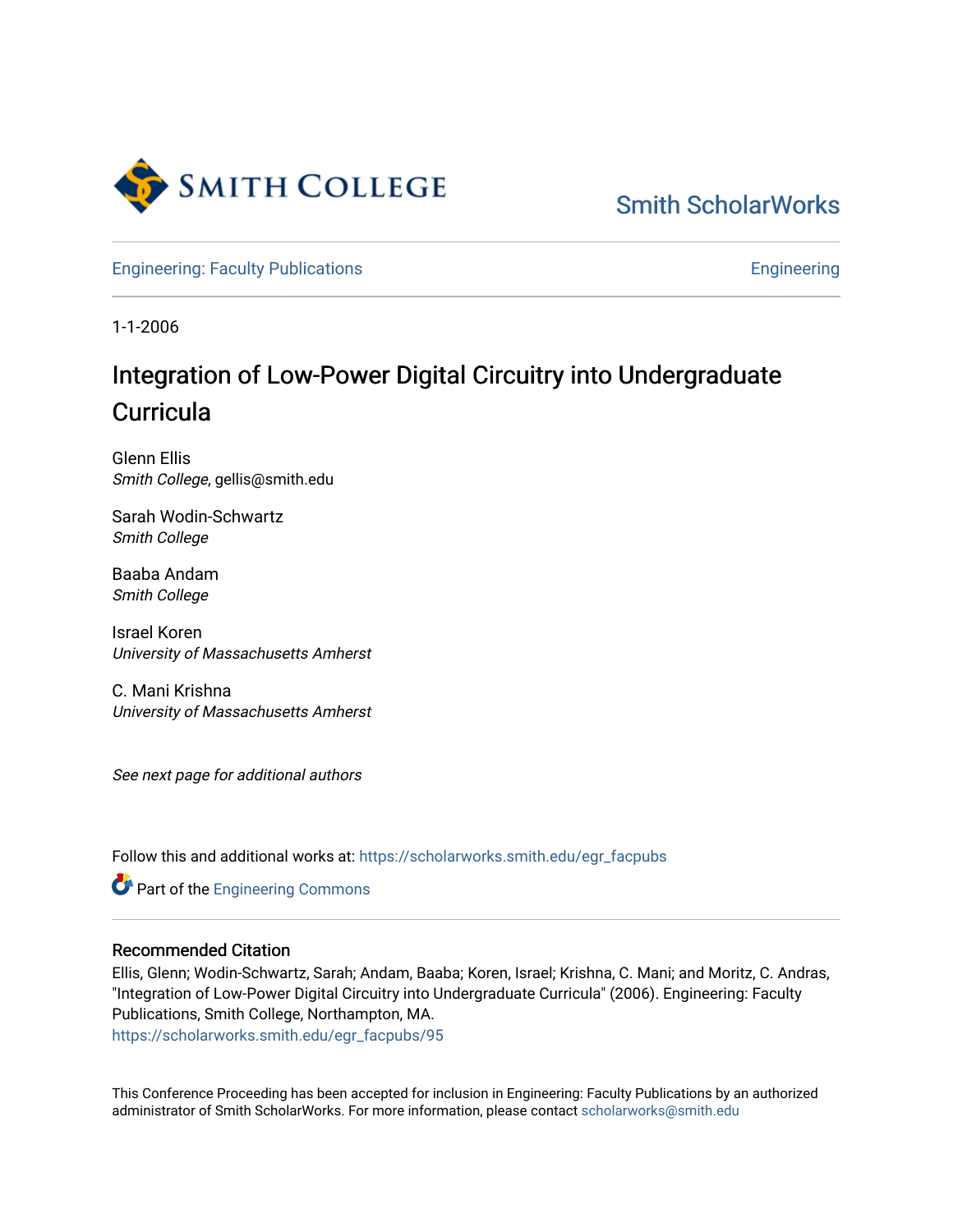# Authors

Glenn Ellis, Sarah Wodin-Schwartz, Baaba Andam, Israel Koren, C. Mani Krishna, and C. Andras Moritz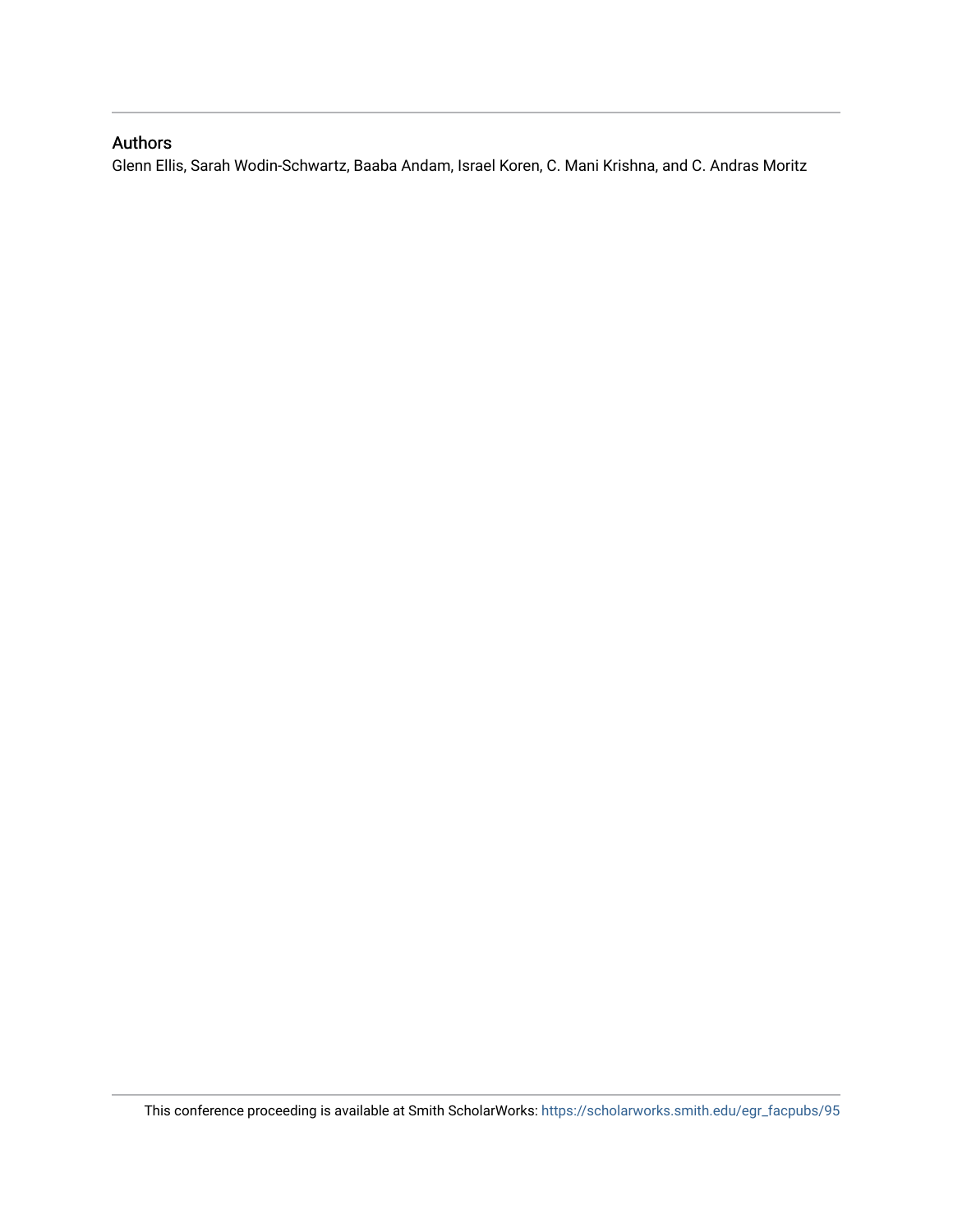# **2006-874: INTEGRATION OF LOW-POWER DIGITAL CIRCUITRY INTO UNDERGRADUATE CURRICULA**

**Glenn Ellis, Smith College Sarah Wodin-Schwartz, Smith College Baaba Andam, Smith College Israel Koren, University of Massachusetts-Amherst C. Mani Krishna, University of Massachusetts-Amherst C. Andras Moritz, University of Massachusetts-Amherst**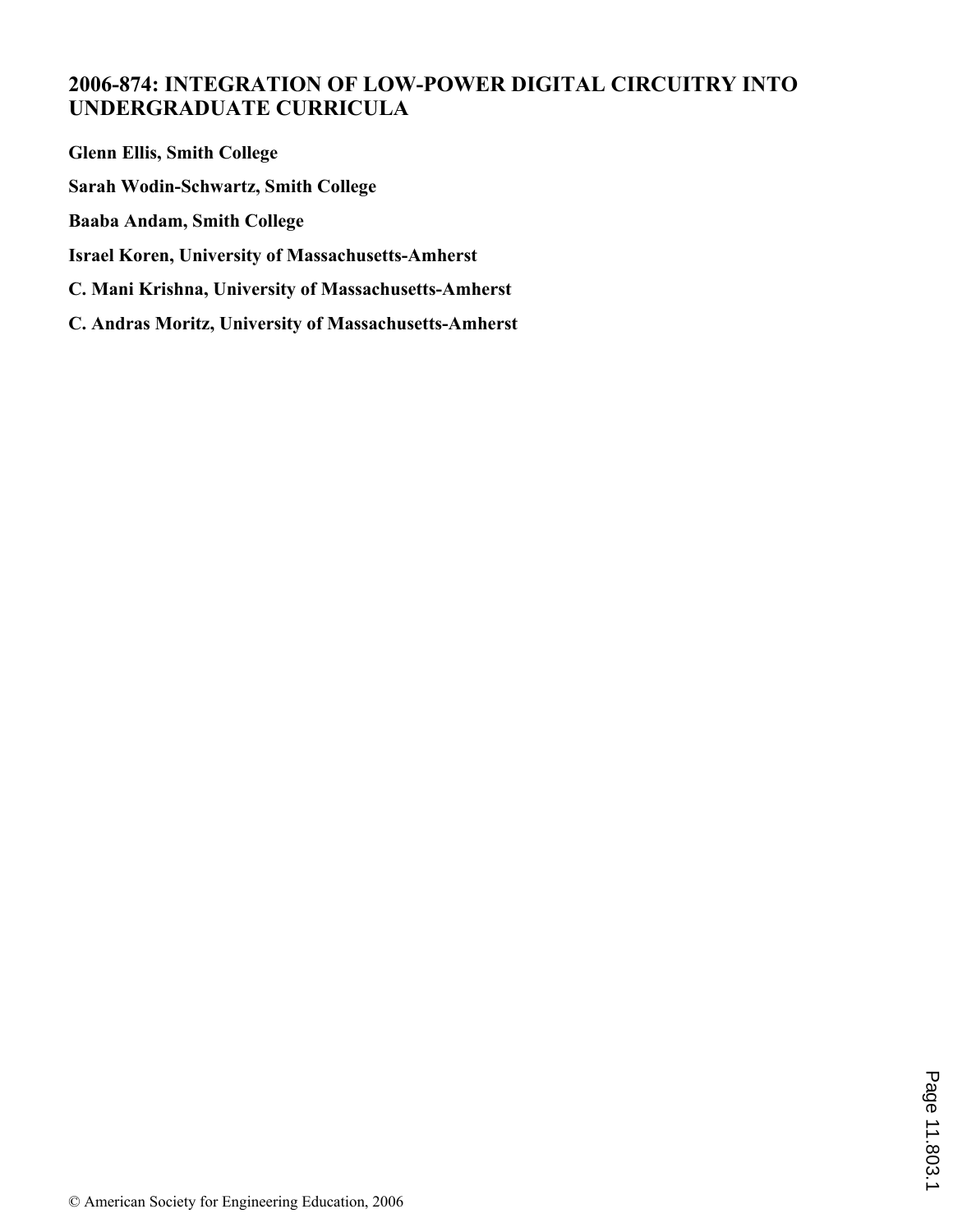# Integration of Low-Power Digital Circuitry into Undergraduate Curricula

## I. Introduction

Power-aware computing has become in recent years a significant area of research and development in both academia and industry<sup>1,2</sup>. Various techniques for reducing the temporal power and the long term energy consumption of embedded processors in general and mobile devices (e.g., cellular phones, PDAs and laptop computers) in particular, have been developed. Several new products whose main feature is lower power consumption have been introduced successfully into the marketplace. The techniques developed for achieving the reduced power and energy cover many phases of the computer system design including circuits, voltage scaling, micro-architectures and system software (i.e., operating systems and compilers).

Over the last ten years or so, power-aware computing has been transformed from a somewhat arcane and limited discipline to one of the most active areas in computer science and engineering. This trend has been fueled by the following:

- Processors are becoming ever more power-hungry, and their power densities (watts/ $\text{cm}^2$ ) are increasing rapidly. The power density of many modern processors exceeds that of a hotplate and that of the core of a nuclear reactor<sup>3</sup>. The problem of dissipating heat from a microprocessor is therefore becoming more acute. As feature sizes shrink, the fraction of energy lost to leakage will become significant. Leakage rises very rapidly with temperature: so running a processor hot will further increase power consumption, thereby setting up a positive feedback loop. Further, the processor failure rate increases with an increase in the operating temperature.
- Battery-powered applications have proliferated. Battery technology has not advanced as rapidly as processor power consumption, and this limits the mean time between recharges.
- The more obvious approaches to constraining power consumption, such as disk spindown and turning off the screen have already been implemented. More complex approaches are now being pursued for additional savings.
- The aggregate power consumption of computers is no longer a negligible fraction of the total power consumption in the United States<sup>4</sup>. Approaches to reduce such power consumption can therefore be expected to make a measurable impact on the overall power consumed in the country.

There has been very little done in electrical engineering curricula to develop students' skills and abilities to design efficient digital circuits. The Institute of Electrical and Electronics Engineers (IEEE) recommends that low-power digital circuit design be taught in the undergraduate curriculum for electrical and computer engineers<sup>5</sup>. Some institutions have begun to incorporate low power digital circuits into the electrical/ computer engineering curriculum, but their methods of implementation have added to the course load of the undergraduates and are all optional. King Fahd University of Petroleum and Minerals in Saudi Arabia has developed a senior level course,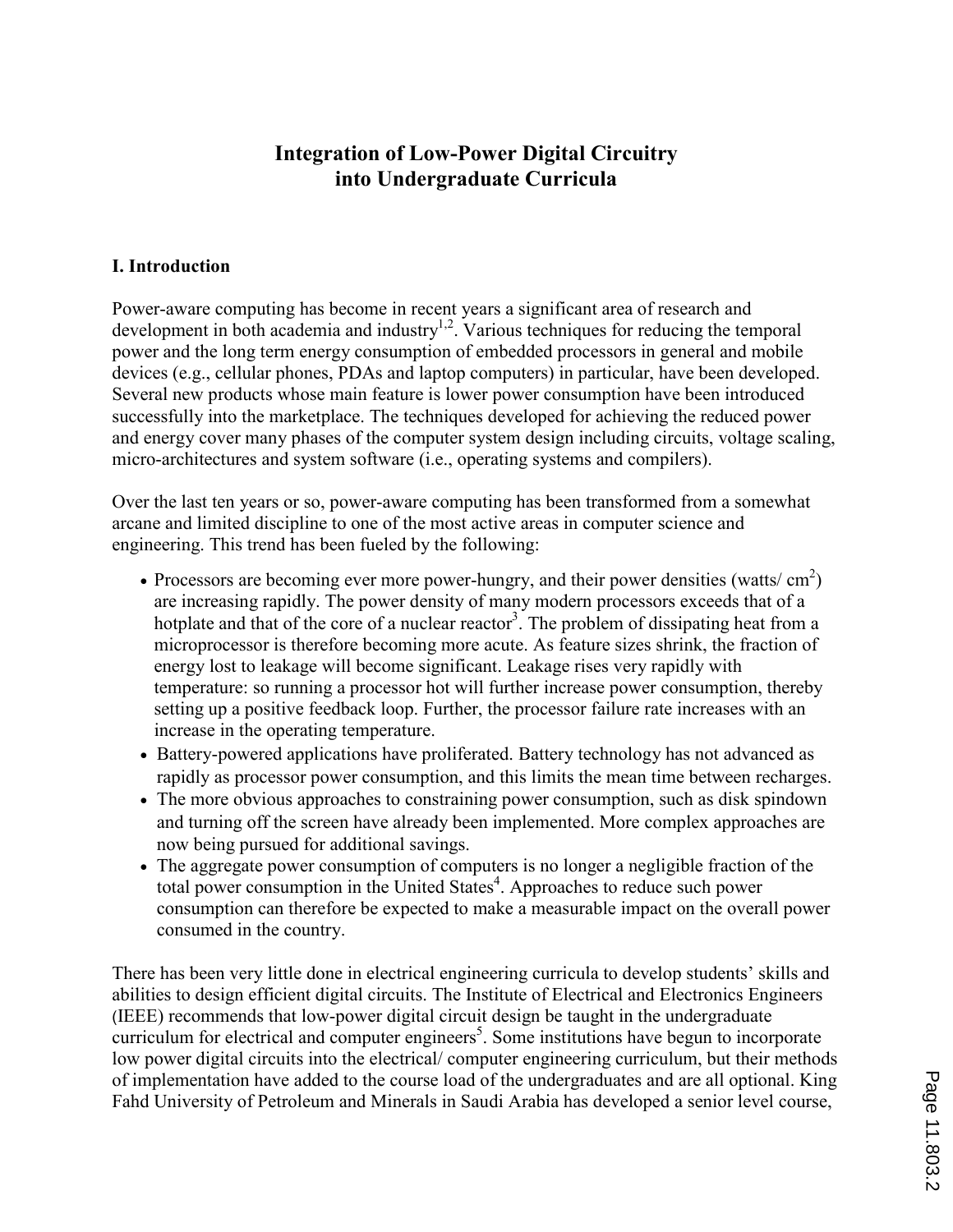EE 415 - Analog Integrated Circuits Analysis And Design, in which a major part of the course discusses low-power in their circuit design<sup>6</sup>. The University of Utah has redone its entire electrical engineering program with a grant from the National Science Foundation to enhance the students' comprehension and retention of electrical engineering concepts. They now offer two electives where students can learn about low-power digital circuits through independent projects<sup>7</sup>.

It is clear that these schools and others $8-10$  agree that teaching power-aware techniques at their institutions will enhance their undergraduate curriculum. However, in order for students to learn the importance of low power digital circuitry, the material must be incorporated into the existing curriculum. While these schools are attempting to include low power digital circuits, they are not utilizing techniques that will optimize the students understanding and appreciation for the material. The classes offered at these other institutions are elective rather than required. The benefits to teaching these skills in a modular form are that the students will experience the material in many different forums and the modules can be incorporated into required courses. The repeated use of sustainable technologies in the class room will precipitate sustainable techniques in the field.

At the University of Massachusetts (UMass) and Smith College there is an impetus to attract women and minorities into the sciences and engineering. By teaching sustainable techniques these select student groups will be attracted to the programs. This trend is observed and documented in the book Talking About Leaving. "Both male students of color and all women tend, more often than white males, to enter S.M.E. [Science, Math, Engineering] majors with altruistic career motivations…[they] reject job opportunities they had already been offered in favor of work which incorporated preferred lifestyles, values and social goals."<sup>11</sup>. The study described in the paper "Deconstructing Engineering Education Programs to Foster Diversity" was conducted to determine the motivations behind the selection of majors for women and minorities. They conclude that most students chose majors with which they can personally identify. The sciences and engineering are designed for a white male audience. One example from their report is based on textbook content in the sciences and engineering. "Traditional course materials are known for their white male bias. In 1997 Jill Marshall and James Edward analyzed introductory physics classes and textbooks at Utah State University. … One physics text mentions 118 males and only 2 female physicists…In some textbooks, women and minorities appear in illustrations but are absent from the text."<sup>12</sup> This paper also shows that women and minorities shy away from the sciences because they have a much stronger connection to their societies. "The emphasis of the traditional engineering curriculum is on mathematical problem solving, drawing a boundary around a problem and not allowing sentiment or society or feeling or personality to intrude, causes students to choose between engineering and personhood. Some 'stick it out', but many choose to drop engineering in favor of personhood."<sup>12</sup> Any method that lends a sense of purpose to engineering applications attracts the under-represented groups to the field. Low power digital circuitry topics give students the opportunity to apply the abstract concepts of circuit design into a technology to benefit their society.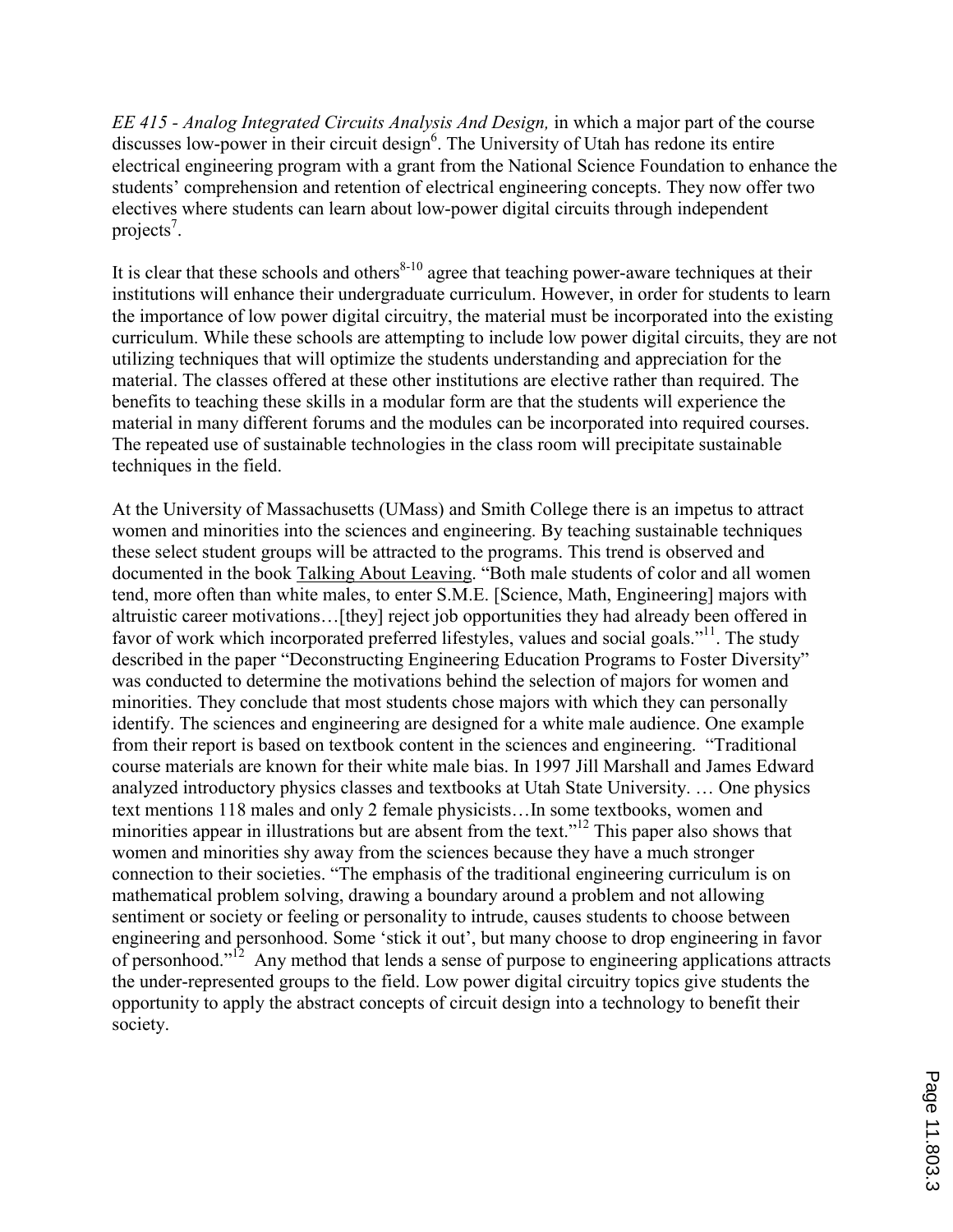## II. Modules

Studies show that students retain more knowledge if they apply it in more than one venue. "Studies of transfer from learning one text editor to another illustrate the importance of viewing transfer from a dynamic rather than a static perspective. Researchers have found much greater transfer to a second text editor on the *second* day of transfer than the first."<sup>13, 14</sup> By developing modules to teach low-power technologies in different undergraduate circuits classes at all levels, freshman to senior, students are not only more likely to understand the technical concepts, but they will learn the value of sustainability. This is a challenging value to teach because sustainable methods are often more costly than less environmentally sound techniques. Digital circuitry offers a perfect venue to showcase cost effective energy saving practices. These modules offer an opportunity to educate a more environmentally conscious engineer by promoting environmentally safe technologies.

UMass in collaboration with Smith College is developing a series of learning modules to be incorporated into all levels of the electrical and computer engineering curriculums. The modules will promote sustainability through the design of low power digital circuits using learner centered techniques to optimize student comprehension and knowledge retention. The modular structure will allow the concepts to be taught in a variety of classes. Because engineering students are typically required to complete at least 25 classes for their major, it would be challenging to incorporate another full course. Since this material is too important to maintain elective status as some schools have allowed, a modular design is ideal.

#### **Overview**

About 20 modules are being created that consider architectural, operating systems, compiler, and hardware issues in power-aware systems. Associated with each module, are (a) background information at the appropriate level, (b) list of references for further study, (c) description of the problem(s) to be studied, and (d) relevant software.

There are six topics over which these modules range: architecture, voltage scaling, operating systems and middleware, compilers, VLSI, and wireless networks. A brief description of some representative module is provided below.

#### **Architecture**

- Static and Dynamic Power: This module explains the two types of power consumption in Complementary Metal Oxide Semiconductor (CMOS) circuits. Techniques to mitigate the two are covered.
- Using an Architecture-Level Power Simulator. Breakdown of Energy Consumption: An important part of power-aware design is tracking down where the energy is being spent through the use of power simulators. The focus of this module is on architectural and circuit-level power simulators, like Wattch and HSpice.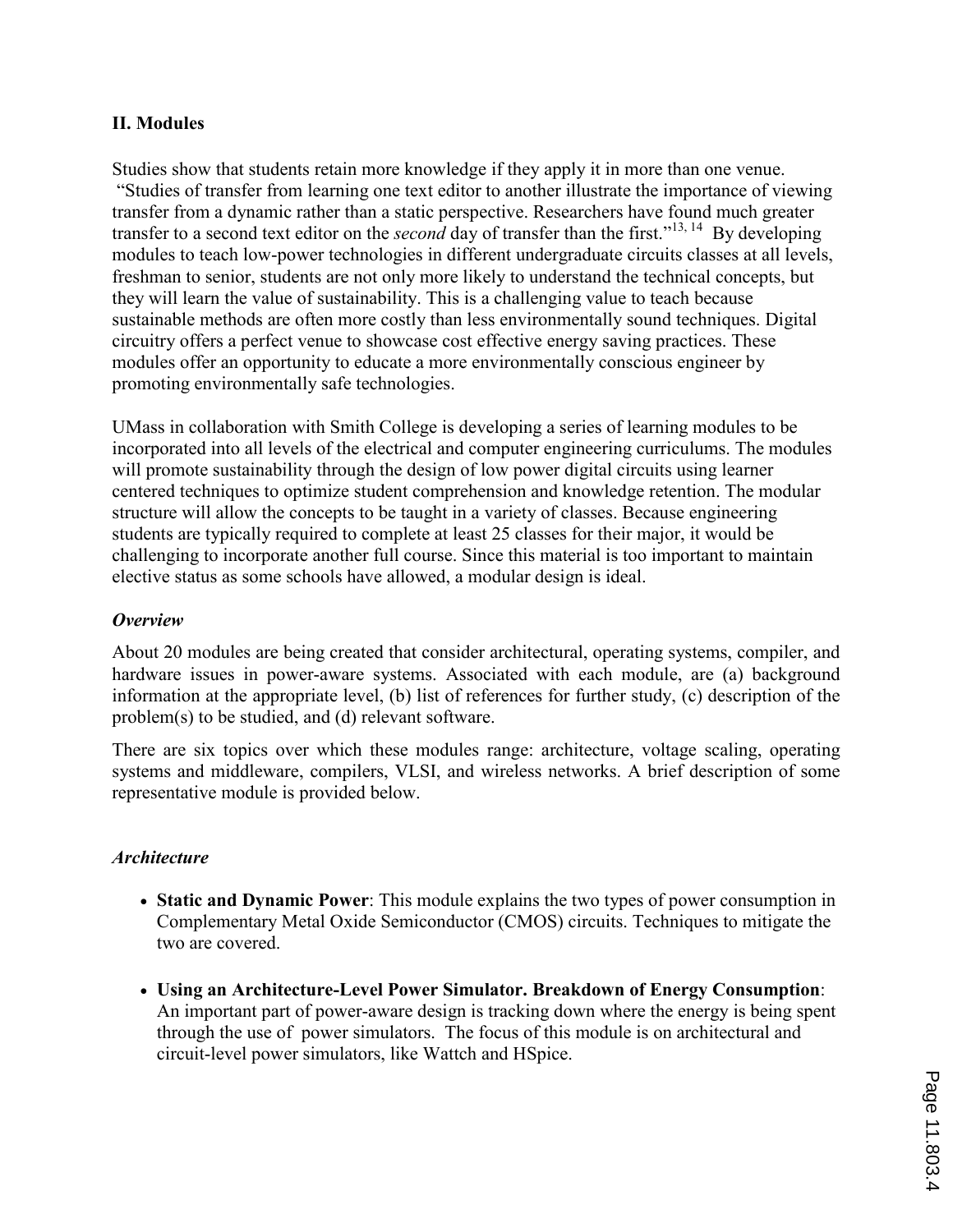• Fetch Throttling: The fetch unit in a processor may bring in instructions at a higher rate than they can be consumed by the execution unit resulting in a waste of energy. Techniques to throttle back the fetch are studied in this module, and laboratory exercises are included to measure their energy impact.

### Voltage Scaling

When the voltage is scaled down the power consumption drops by a substantial amount but the execution time increases. The energy consumed in executing a given task, which is the product of power and execution time, decreases as the square of the voltage. The implications of this tradeoff in real-time systems are studied in the cases of independent tasks and task graphs.

#### Operating Systems and Middleware

• Disk spindown algorithms: Disks consume a substantial amount of energy so it makes sense to spin them down when they are not going to be used for some time<sup>15</sup>. The recent history of disk usage is used to predict the future usage. If this prediction is incorrect, it can actually consume more energy in spinning down and then up again frequently. In this module, mathematical tools to derive a good disk spindown policy are covered including Markov decision theory and Bayesian approaches.

#### **Compilers**

• Power Impact of Conventional Program Transformation Techniques: Compiler transformations can have a significant impact on overall power consumed. While conventional loop transformations such as loop-unrolling, have been shown to improve performance, they impact power consumption.

For example, loop-unrolling requires multiple copies of the loop body, that increases the code size and thus could increase the instruction fetch and off-chip memory related energy consumption. It is often beneficial to reduce the code size to decrease the fetch related power consumption.

The purpose of this module is to expose students to various compiler transformation techniques and study their power impact for various applications.

#### VLSI

• Circuit Styles: Various circuit styles have significantly different power-performance characteristics. This module covers techniques to evaluate static and dynamic circuit styles from point of view of power consumption. Circuits will be developed and simulated with Hspice and PowerMill. Example circuits include decoders, FSMs, SRAM cells and sense amplifiers. Tradeoffs between area, noise margins, delay, static and dynamic power consumption will be investigated.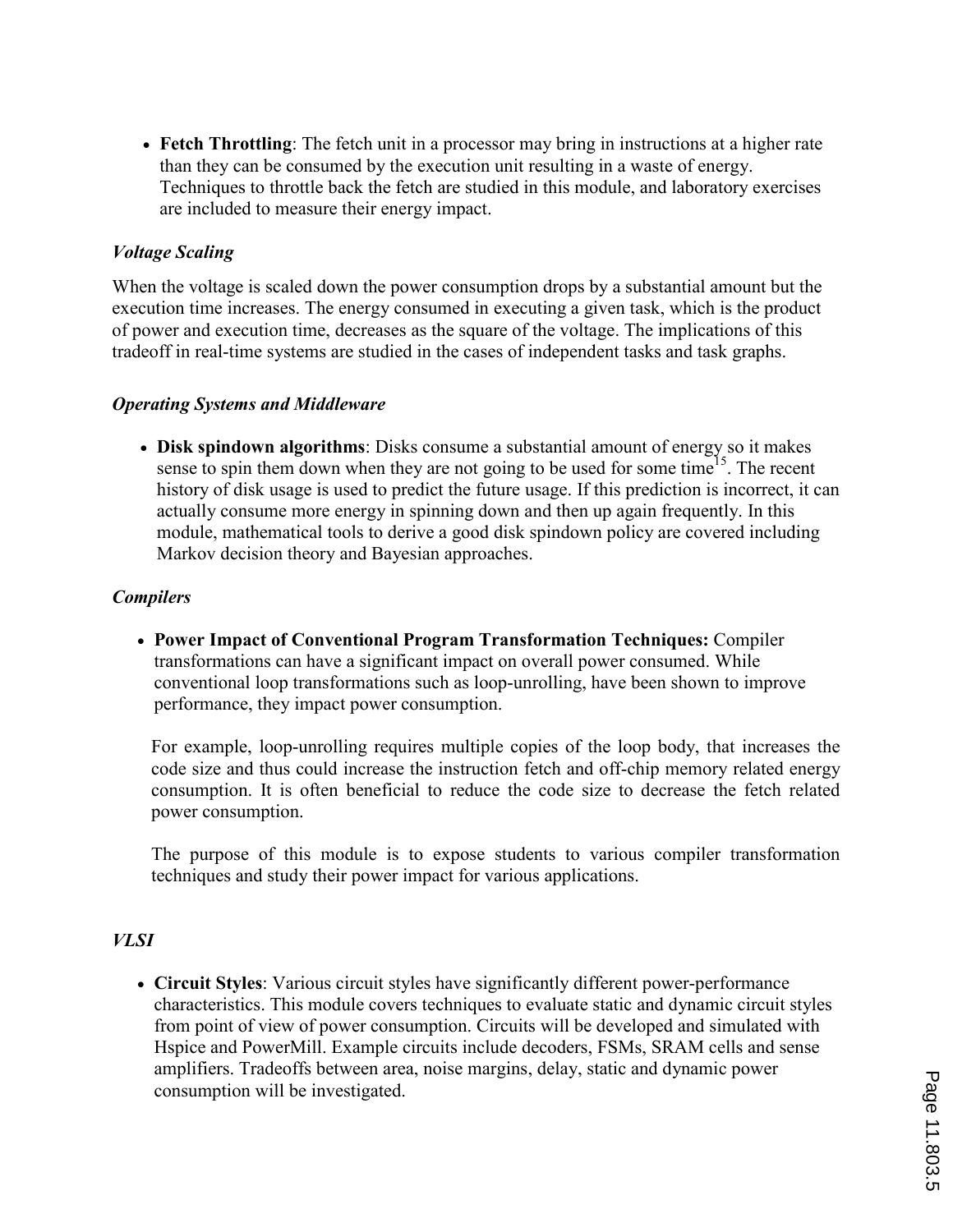### Wireless Networks

Our modules concentrate on networks based on very simple nodes, for example, the motes designed at Berkeley<sup>20</sup>. Such nodes are characterized by a very limited power supplies (typically powered by small batteries). These sensor nodes will expire when their batteries run out. Managing the power consumption is therefore vital to extending the lifetime of such networks.

• Sentry approach to reduction of power consumption: In many applications, like sensing the environment, the event being looked for is rare, and thus, it is wasteful to keep all the nodes on all the time. Instead, a subset of the nodes act as sentries, and scan the environment, while the rest of them sleep<sup>24</sup>. When an "interesting" event occurs, the sentries awaken other nodes. To permit uniform usage of node batteries, nodes take it in turns to be one of the sentries. This module covers the tradeoffs inherent in this approach using the TOSSIM simulator<sup>25</sup> augmented with a power consumption evaluator.

# III. Implementation and Assessment

Three courses at Smith College and UMass now include low-power techniques. Data have been collected from each of these classes, Digital Circuits & Computer Systems (CSC 270/EGR 251), and The Computer Architecture (ECE 568/668). The results from these courses will be presented as a gauge of student content understanding and attitudes.

The Hardware Organization and Design class (ECE 232) provides an introduction to computer architecture and hardware design with an emphasis on computer design techniques from a hardware perspective. The class is taken at the sophomore level: it consisted of 122 students (4 women).

The Computer Architecture class (ECE 568/668) offered at UMass is designed for juniors, seniors, and graduate students and includes advanced material about the structure of digital computers. Topics include: the organization of sub-systems such as the memory and I/O; the interplay between hardware and software in a computer system; the von Neumann architecture and its modern competitors. The class enrollment was 46 students (7 women, 19 undergraduates) for Fall 2004 and 32 students (5 women, 13 undergraduates) for Fall 2005.

Table 1 shows the change in student knowledge related to power consumption. While it was clear that there was already some understanding of the subject at the beginning of the class, all of the questions showed a higher level of understanding in the post-test. The most notable increase was in the estimation skills measured in question 5. The 28% increase (Fall 2004) and the 44% increase (Fall 2005) in the correct estimation of "farm" power consumption show that the students learned the concepts rather than memorized formulas.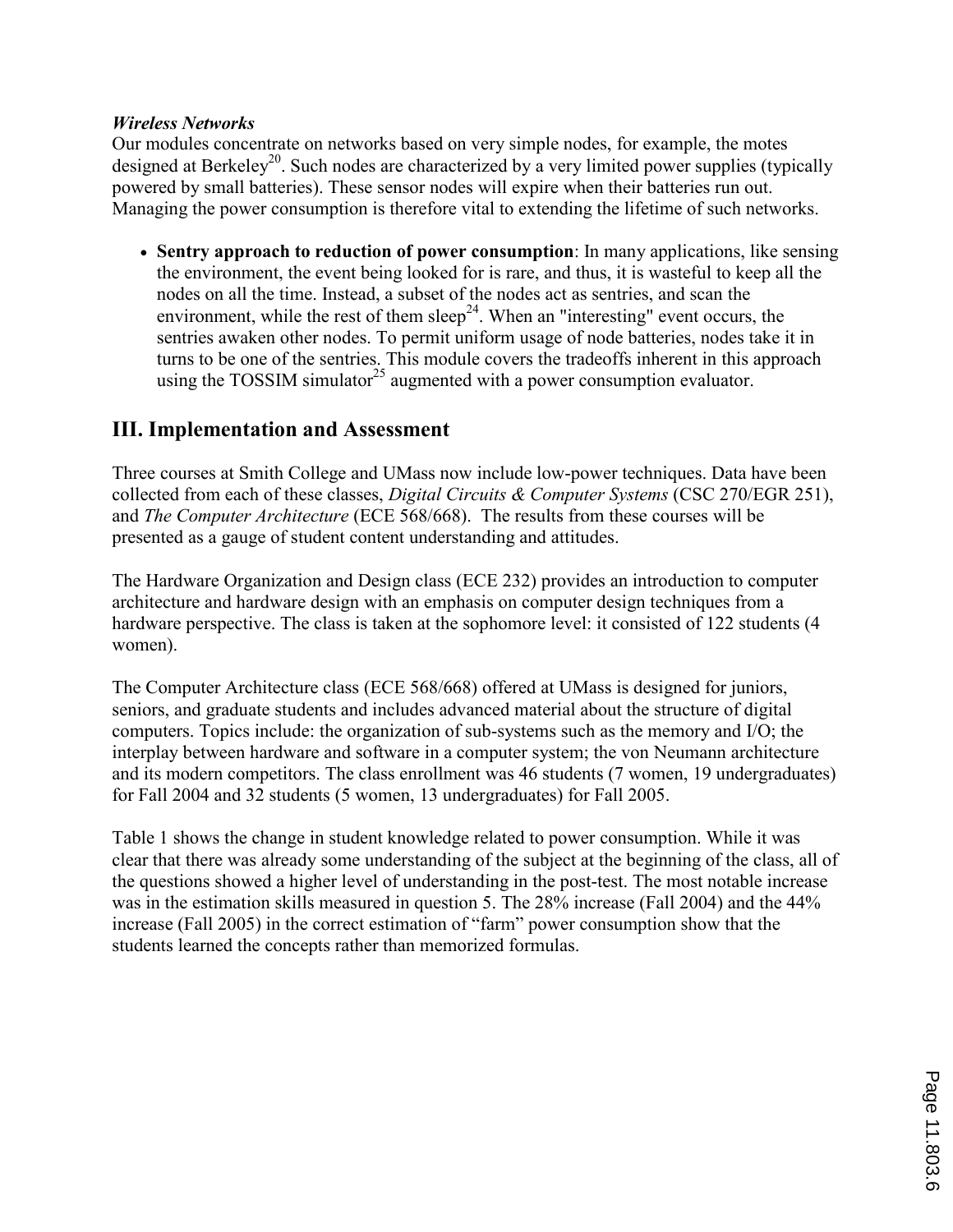| <b>Survey Questions</b>                                            | <b>Percent Correct</b> |                        |       |       |
|--------------------------------------------------------------------|------------------------|------------------------|-------|-------|
| <b>UMass Architecture Class data</b>                               |                        | Fall 2004<br>Fall 2005 |       |       |
|                                                                    | Pre-                   | Post-                  | Pre-  | Post- |
|                                                                    | Class                  | Class                  | Class | Class |
| Q1. A high-end processor (e.g., Alpha, Pentium, PowerPC) typically |                        |                        |       |       |
| consumes                                                           |                        |                        |       |       |
| $100 \text{ mW}$ to $1 \text{W}$<br>a.                             | 19%                    | 38%                    | 41%   | 67%   |
| More than 1 W but less than 10 W<br>b.                             |                        |                        |       |       |
| More than 10 W but less than 100 W<br>$\mathbf{c}$ .               |                        |                        |       |       |
| d. More than 100 W                                                 |                        |                        |       |       |
| Q2. To save energy, laptops usually spin down the hard disk if     |                        |                        |       |       |
| it has not been used for some time. Suppose you have two           |                        |                        |       |       |
| workloads, A and B, each of which has the same total number        |                        |                        |       |       |
| of disk accesses. However, the accesses in A are tightly           |                        |                        |       |       |
| clustered: they all occur within a small window of time. The       | 56%                    | 72%                    | 63%   | 72%   |
| accesses in B are spread out evenly. Would disk spin down          |                        |                        |       |       |
| save:                                                              |                        |                        |       |       |
| a. More energy for A than for B?                                   |                        |                        |       |       |
| b. More energy for B than for A?                                   |                        |                        |       |       |
| c. Roughly the same amount of energy for A and B?                  |                        |                        |       |       |
| Q3. A laptop running off its battery is:                           |                        |                        |       |       |
| a. Power-constrained but not energy-constrained.                   |                        |                        |       |       |
| b. Not power-constrained but energy-constrained.                   | 22%                    | 38%                    | 41%   | 83%   |
| c. Neither power- nor energy-constrained.                          |                        |                        |       |       |
| d. Both power- and energy-constrained.                             |                        |                        |       |       |
| Q4. By reducing the supply voltage (to some extent), we can        |                        |                        |       |       |
| reduce processor energy consumption.                               | 81%                    | 84%                    | 66%   | 67%   |
| a. True                                                            |                        |                        |       |       |
| b. False                                                           |                        |                        |       |       |
| Q5. A server "farm" in a major data center typically consumes:     |                        |                        |       |       |
| a. Less than 1 kW.                                                 |                        |                        |       |       |
| b. $1 \text{ kW}$ to $10 \text{ kW}$ .                             | 19%                    | 47%                    | 28%   | 72%   |
| c. More than 1 kW but less than 100 kW.                            |                        |                        |       |       |
| d. More than 100 kW.                                               |                        |                        |       |       |
| Q6. If the amount of instruction-level parallelism is high,        |                        |                        |       |       |
| would you expect:                                                  |                        |                        |       |       |
| a. The fetch unit to be throttled less.                            | 11%                    | 31%                    | 31%   | 72%   |
| b. The fetch unit to be throttled more.                            |                        |                        |       |       |
| c. No impact on the fetch throttling.                              |                        |                        |       |       |

Table 1—UMass ECE 568/668 Architecture Class Data for Fall 2004 and Fall 2005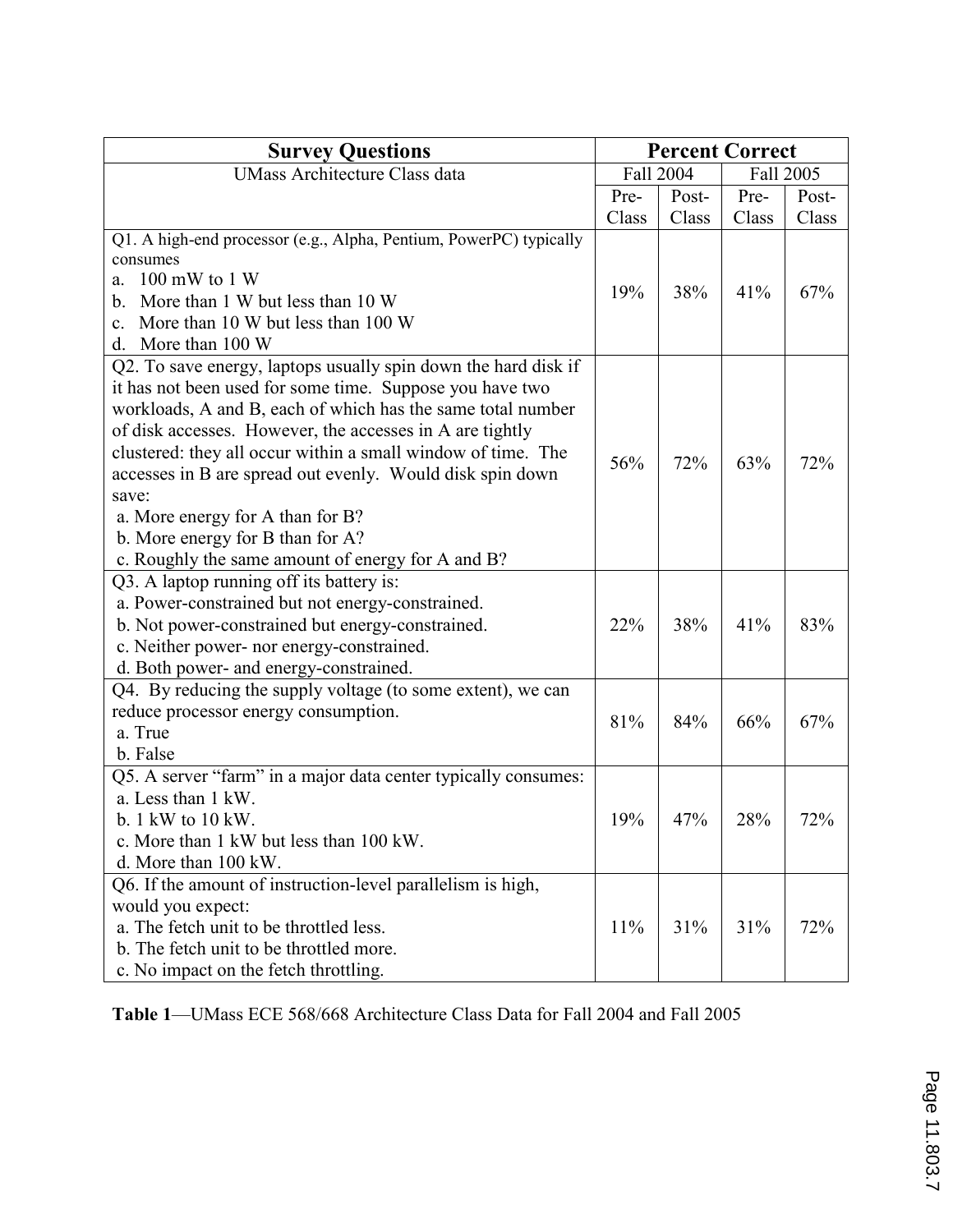In addition to knowledge and problem solving skills, the class also focused on increasing student awareness that the aggregated power consumption of computers is no longer a negligible fraction of the total power consumption in the United States and that being fully aware of the energysaving techniques is one of the most active areas in computer science and engineering. Following are the results of the post-test regarding the students' attitude towards power-aware computing techniques in Fall 2004:

- 61% students strongly agreed or agreed that "I fully understand the impact of the power consumption of modern processors on the environment after the lectures."
- 79% students strongly agreed or agreed that "it is necessary to incorporate power-aware computing techniques into both undergraduate and graduate curricula."
- 57% students strongly agreed or agreed that "I am interested in the research area of energy-saving now."

For Fall 2005, the results were as follows:

- 44% students strongly agreed or agreed that "I fully understand the impact of the power consumption of modern processors on the environment after the lectures."
- 78% students strongly agreed or agreed that "it is necessary to incorporate power-aware computing techniques into both undergraduate and graduate curricula."
- 34% students strongly agreed or agreed that "I am interested in the research area of energy-saving now."

The Digital Circuits & Computer Systems class (CSC 270/EGR 251) at Smith College, composed of 6 female students, was a combination of a standard digital circuits class with a digital logic class (Boolean algebra, Karnaugh maps, etc.). One class period was devoted to power saving techniques. Slides from the Hardware Organization and Design class at UMass were modified and used to teach about the tradeoffs between faster computing with higher power consumption and slower computing with lower power consumption. Different types of central processing units were discussed to show how many techniques could be used to achieve similar ends via different means. The students ranged from sophomore to senior level.

Students were surveyed at the beginning and end of the class. The results are shown in Table 2 and Figure 1. Table 2 indicates that by the end of the class there was a clearer understanding of how power in a system is used and measured. Figure 1 shows an increased interest in learning about power saving techniques. This marks a major success of the lesson; the students are embracing efficient technologies and are excited to incorporate that knowledge into their future designs. There were no other noticeable changes in the students' opinions of the material because they were overwhelmingly positive at the start of the class. This is not surprising given the strong focus on sustainability in the Smith program.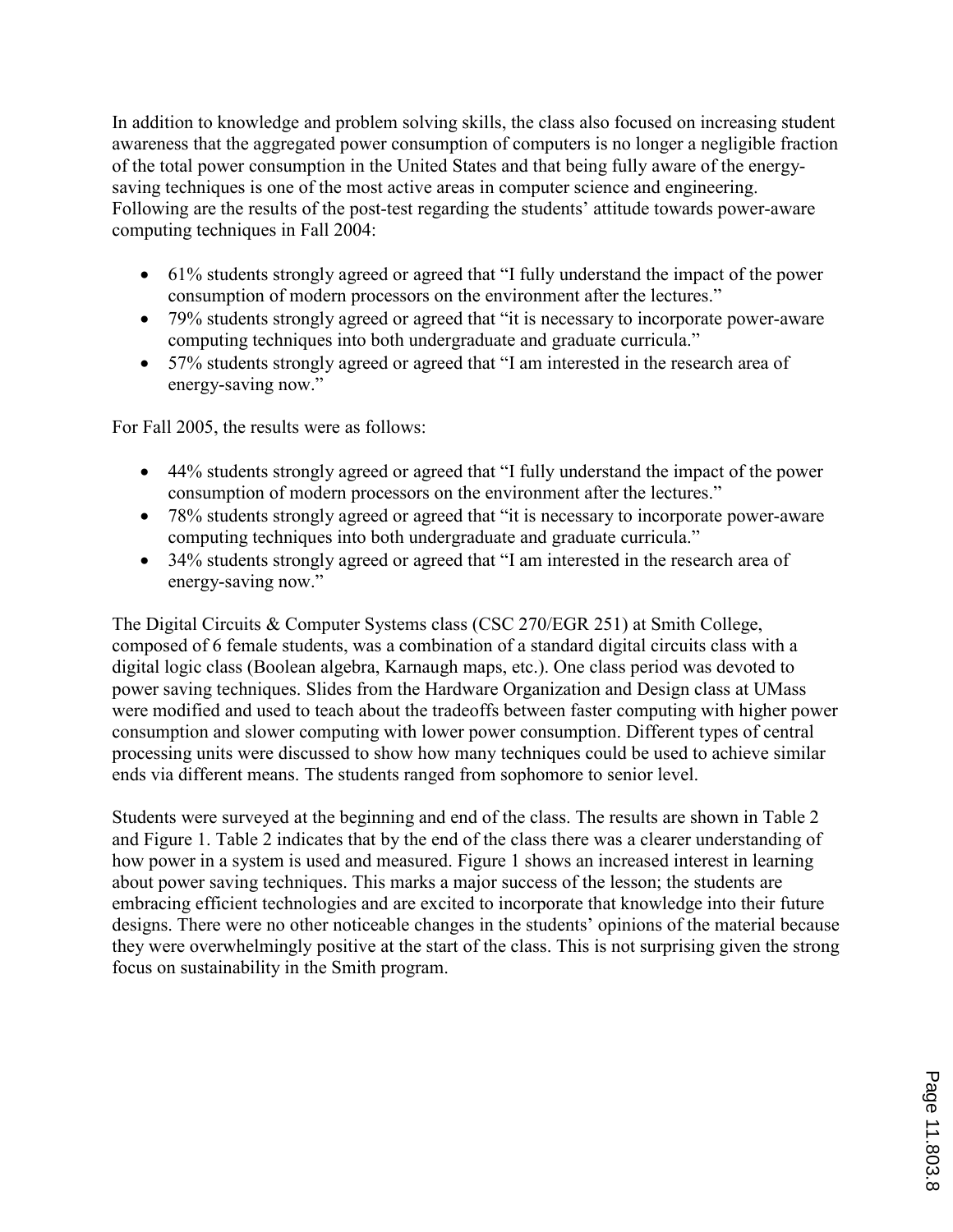| <b>Survey Questions</b>                                                         | <b>Percent correct solution</b> |            |  |  |
|---------------------------------------------------------------------------------|---------------------------------|------------|--|--|
| <b>Smith College Digital Circuits Class</b>                                     | Pre-Class                       | Post-Class |  |  |
| Q1. What metric would be useful for finding a balance                           |                                 |            |  |  |
| between power used by a circuit and its speed?                                  | 33.3%                           | 100%       |  |  |
| Q2. When comparing a ripple carry adder (RCA) to a                              |                                 |            |  |  |
| carry look ahead adder (CLA), which one of the<br>following statements is true? | 33.3%                           | 83.3%      |  |  |
| Q3. For an n-input gate, what can be assumed about the                          |                                 |            |  |  |
| propagation delay, $d_n$ ?                                                      | $16.6\%$                        | $66.6\%$   |  |  |

Table 2—Smith College CSC 270/EGR 251 Digital Circuits Class Data



#### I am interested in learning more about energy saving for digital circuits.

Figure 1-- Smith College survey question 4

# IV. Discussion

The data collected for this study not only shows student aptitude for low power digital circuitry; it also indicates that once students begin to learn about power saving techniques, their interest in developing that knowledge increases. This may be in part because it links their studies with real world applications. This type of concrete connection has been shown specifically to draw and retain women and minorities in the field of engineering<sup>11</sup>. Furthermore, Goodman, et al.<sup>26</sup> write "the interests, socialization, and experiences of women (and other underrepresented groups) are often at odds with traditional engineering structures. These populations tend to flourish, on the other hand, in settings that emphasize hands-on, contextual, and cooperative learning." While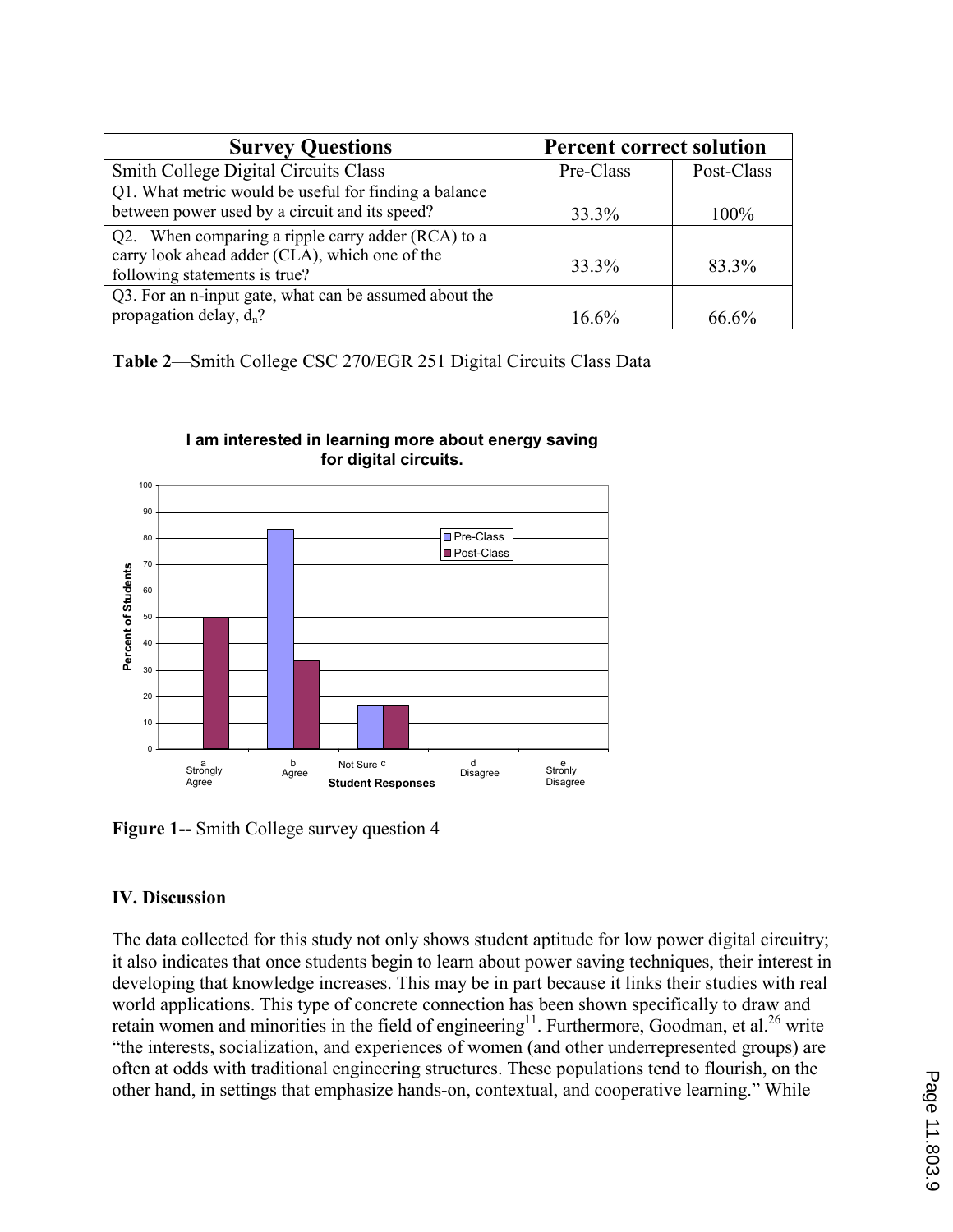these strategies have been shown to be effective in targeting women and minorities, other studies show that such approaches are successful with men as well<sup>27</sup>. The majority of students at both UMass and Smith College in this study agree that these topics should be incorporated into the undergraduate curriculum.

It has also been shown that women are attracted to the study of engineering when they see it as being socially relevant. For example, in a study of over two thousand female engineering students, the Goodman Research Group found that one of the reasons why these women were attracted to engineering was because they saw it as a means for helping people and society<sup>26</sup>. However, the social relevance of engineering is not always apparent; environmental engineering is a field where students can easily see how engineering helps people and society in general and not surprisingly, this field has a significantly higher proportion of women than other areas of engineering<sup>28</sup>. Grasso<sup>29</sup> discusses this issue:

… many college-bound students, notably women, are unwilling to sign on for educational programs that promise such a narrow role in society. Ask a physician why she selected a career in medicine and you rarely hear: "I liked biology." rather, the more common response is: "I wanted to help people." Contrast this with an engineer's most common response: "I liked math and science" and it is easy to see why many young people don't see a future in a profession perceived as isolating and lacking in social relevance. Indeed, in engineering disciplines where social relevance is manifest, such as environmental or biomedical, women are well-represented.

Mikic and Grasso<sup>30</sup> also note: "the view of engineering as a profession in service to humanity is becoming more widespread and thus is the inclusion of socially relevant design projects throughout the curriculum." In their project where students design toys to teach children about technology, they found that women engineering students were especially attracted by the social relevance of engineering.

Both Smith College and UMass are dedicated to diversifying this area of study. UMass has, in fact, a dedicated Minority Engineering Program (MEP), whose charter is to "improve the enrollment, retention, and successful graduation of students of African-American, Native American, Hispanic, and Cape Verdean descent in the engineering field." MEP staff actively recruits qualified minorities into the engineering program, and provide them with additional academic advising, tutoring, and a mentor program. The only women's college with an engineering program, Smith College is dedicated to providing a new approach to engineering education that encourages women to enter and remain in the field. Developing learner-centered educational modules that teach engineering for a sustainable future are completely consistent with the program's mission.

These modules will be taught using methods that have been proven to engage and stimulate the students. While some traditional techniques will be used, there will be an emphasis on the use of learner-centered pedagogy. For example, concept questions will be developed to allow students to become aware of their preconceptions and measure their learning. Project-based approaches will also be used to help students take control of their own learning and thus increase engagement<sup>14</sup>. Excerpts from texts and pre-designed software and hardware curriculum will be integrated into these modules to ensure the most advanced and comprehensive tools<sup>2, 23</sup>.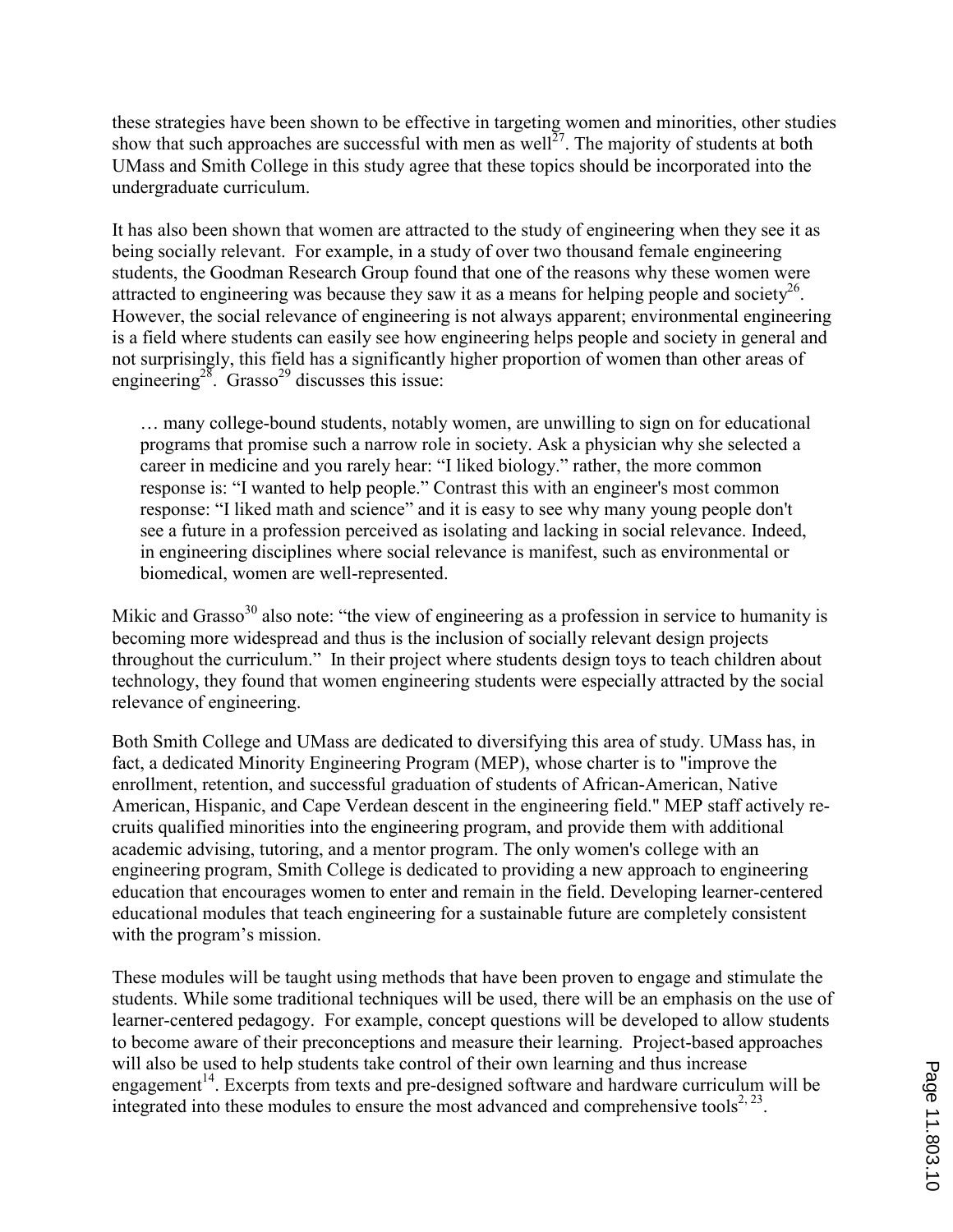### V. Summary

The impact of this effort will be the following:

(1) Power-aware issues are becoming of central importance in many applications. These curriculum modules will transfer an increasingly important subdiscipline of computer systems to the undergraduate and graduate curriculum.

(2) Students will learn the value, both ethical and economic, of sustainable technologies.

(3) The project will assist in the education of women and racial minorities. This is consistent with emphasis at Smith and UMass to actively seek out under-represented minorities to enter the field of engineering.

### VI. Acknowledgements

This research has been funded by the National Science Foundation.

### VII. References:

1. Viredaz, M. A., L. S. Brakmo, and W. R. Hamburgen. 2003. Energy Management on Handheld Devices. Association for Computing Machinery (ACM) Queue. Volume 1, Number 7.

2. Conrad, J. M. and I. Howitt. 2004. Software and Hardware Tools for Teaching Communications Concepts and Introducing Students to Low-Power Wireless Communications, Proceedings of the 2004 International Conference on Engineering Education, Gainesville, FL.

3. Unsal, O. S. 2002. System-level power-aware computing in complex real-time and multimedia systems, Ph.D. thesis, University of Massachusetts, Amherst, MA.

4. Allenby, B., and D. Unger. 2001. Information technology impacts on the U.S. energy demand profile. E-Vision 2000, Key Issues That Will Shape Our Energy Future: Analyses and Papers Prepared for the E-Vision 2000 Conference, Santa Monica, CA: RAND CF-170/1-1-DOE.

5. IEEE Computer Society/ACM Task Force on Computing Curriculum, Computing Curricula - Computer Engineering "Ironman Draft," June 8, 2004. Retrieved from http://www.eng.auburn.edu/ece/CCCE/

6. Academic Handbook. 2005. King Fahd University of Petroleum and Minerals, Saudi Arabia. Retrieved from http://www.kfupm.edu.sa/ee/bscourses.htm

7. University of Utah, Integrated System-Level Design in Electrical Engineering. National Science Foundation Grant Proposal EEC-0431958. Retrieved from http://www.ece.utah.edu/~cfurse/NSF/Project%20Description.htm

8. Momoh, J. A., P. Bofah, and A. Chuku. 1996. Optimizing a Design Based Undergraduate Power Engineering Education Program. Proceedings of the Frontiers in Education (FIE) 1996 Conference, Salt Lake City, Utah.

9. Naohiko, S. 2003. Digital Applications and Education with SFL and FPGA. Proceedings of the 2003 Association of South-East Asian Nations (ASEAN) Microelectronics, Manila, Philippines.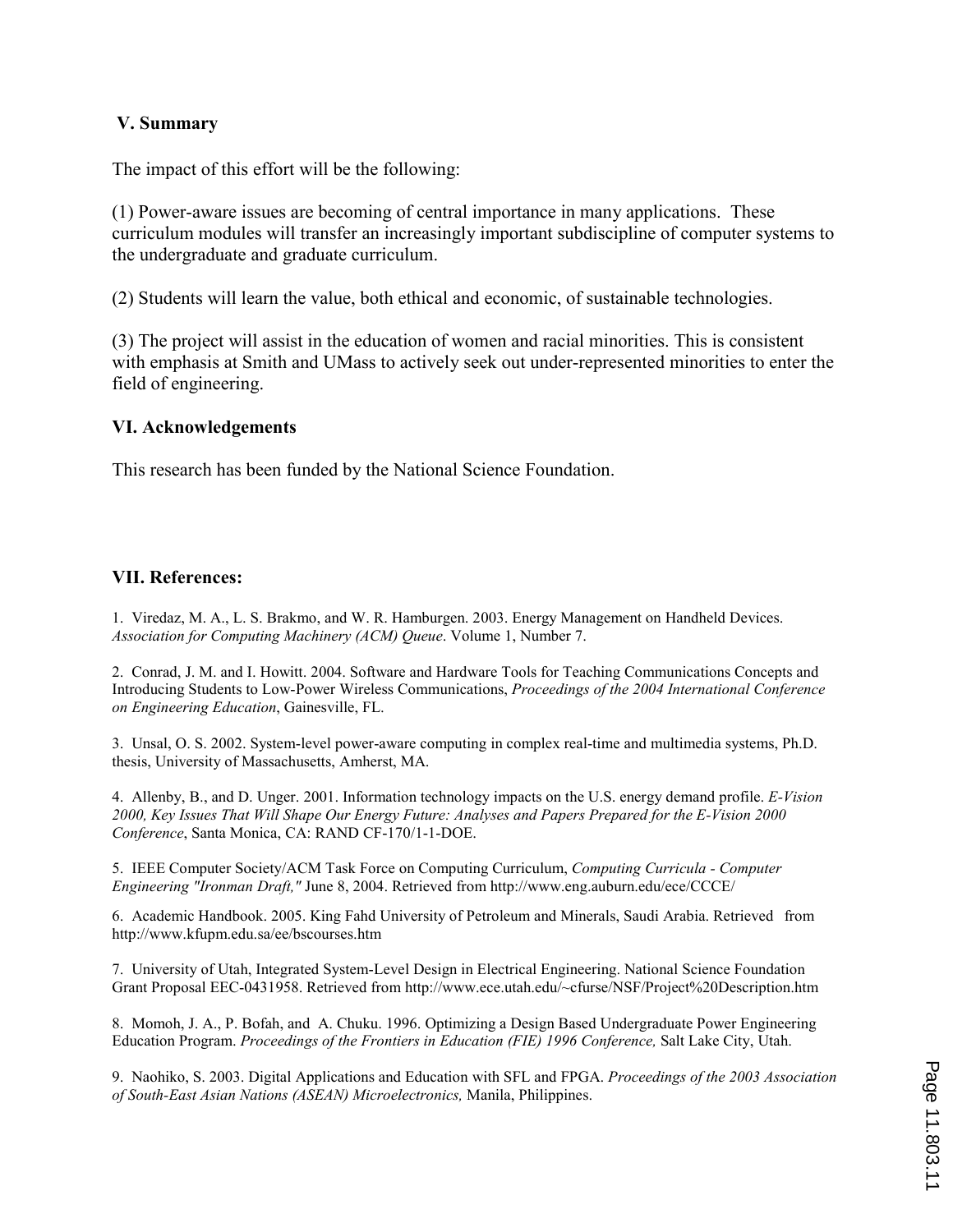10. Kazem, S. 2004. University of Arkansas Undergraduate Student Handbook, University of Arkansas, Fayetteville, Arkansas.

11. Seymour, E., and N. M. Hewitt. 1997. Talking About Leaving. Westview Press, Boulder, CO.

12. Busch-Vishniac, I., and J. P. Jarosz. 2003. Deconstructing Engineering Education Programs to Foster Diversity. Proceedings of the American Society for Engineering Education (ASEE) National Conference 2003, Nashville, TN.

13. Singley, K., and J.R. Anderson. 1989. The Transfer of Cognitive Skill. Harvard University Press, Cambridge, MA.

14. National Research Council. 1999. How People Learn: Brain, Mind, Experience, and School. National Academy Press. Washington D.C..

15. Douglis, F., P. Krishnan, and B. Bershad. 1995. Adaptive Disk Spin-down Policies for Mobile Computers. Proceedings of the Second USENIX Symposium on Mobile and Location-Independent Computing, Ann Arbor, MI.

16. Kumar, R., K.I. Farkas, N. P. Jouppi, P. Ranganathan, and D. M. Tullsen. 2003. Single-ISA heterogeneous multi-core architectures: the potential for processor power reduction. Proceedings of the 36th International Symposium on Microarchitecture.

17. Lim, C. H., W. R. Daasch, and G. Cai. 2002. A thermal-aware superscalar microprocessor. Proceedings of the International Symposium on Quality Electronic Design, San Jose, CA.

18. Chu, W.W., L. J. Holloway, L. Min-Tsung, and K. Efe. 1980. Task Allocation in Distributed Data Processing. IEEE Computer, Volume 13, Number 11.

19. Yu, Y., and V. K. Prasanna. 2003. Energy-balanced task allocation for collaborative processing in networked embedded systems. ACM SIGPLAN Notices, Proceedings of the 2003 ACM SIGPLAN Conference on Language, Compiler, and Tools for Embedded Systems (LCTES), Volume 38 Issue 7

20. Data can be found at http://www.xbow.com/Products/WirelessSensor-Networks.htm.

21. Heinzelman, W. R., A. Chandrakasan, and H. Balakrishnan. 2000. Energy-efficient communication protocol for wireless microsensor networks. Proceedings of the 2000 Hawaii International Conference on System Sciences, Maui, Hawaii.

22. Shah, R., and J. Rabaey. 2002. Energy aware routing for low energy ad hoc sensor networks. Proceedings of the 2002 IEEE Wireless Communications and Networking Conference (WCNC), Orlando, FL.

23. Low-Power HF Microelectronics, a unified approach. Ed. Gerson A. S. Machado. Vol. 8. London: The Institution of Electrical Engineers, 1997.

24. Hui, J., Z. Ren, and B. H. Krogh. 2003. Sentry-Based Power Management in Wireless Sensor Networks. Proceedings of the 2003 Information Processing in Sensor Networks (IPSN) Conference, Palo Alto, CA.

25. TOSSIM simulator specification. Retrieved from http://webs.cs.berkeley.edu/tos.

26. Goodman Research Group, Inc. 2002. Final Report of the Women's Experiences in College Engineering (WECE) Project. Funded as "A Comprehensive Evaluation of Women in Engineering Programs." National Science Foundation Grant REC 9725521, Alfred P. Sloan Foundation Grant 96-10-16. Cambridge, MA.